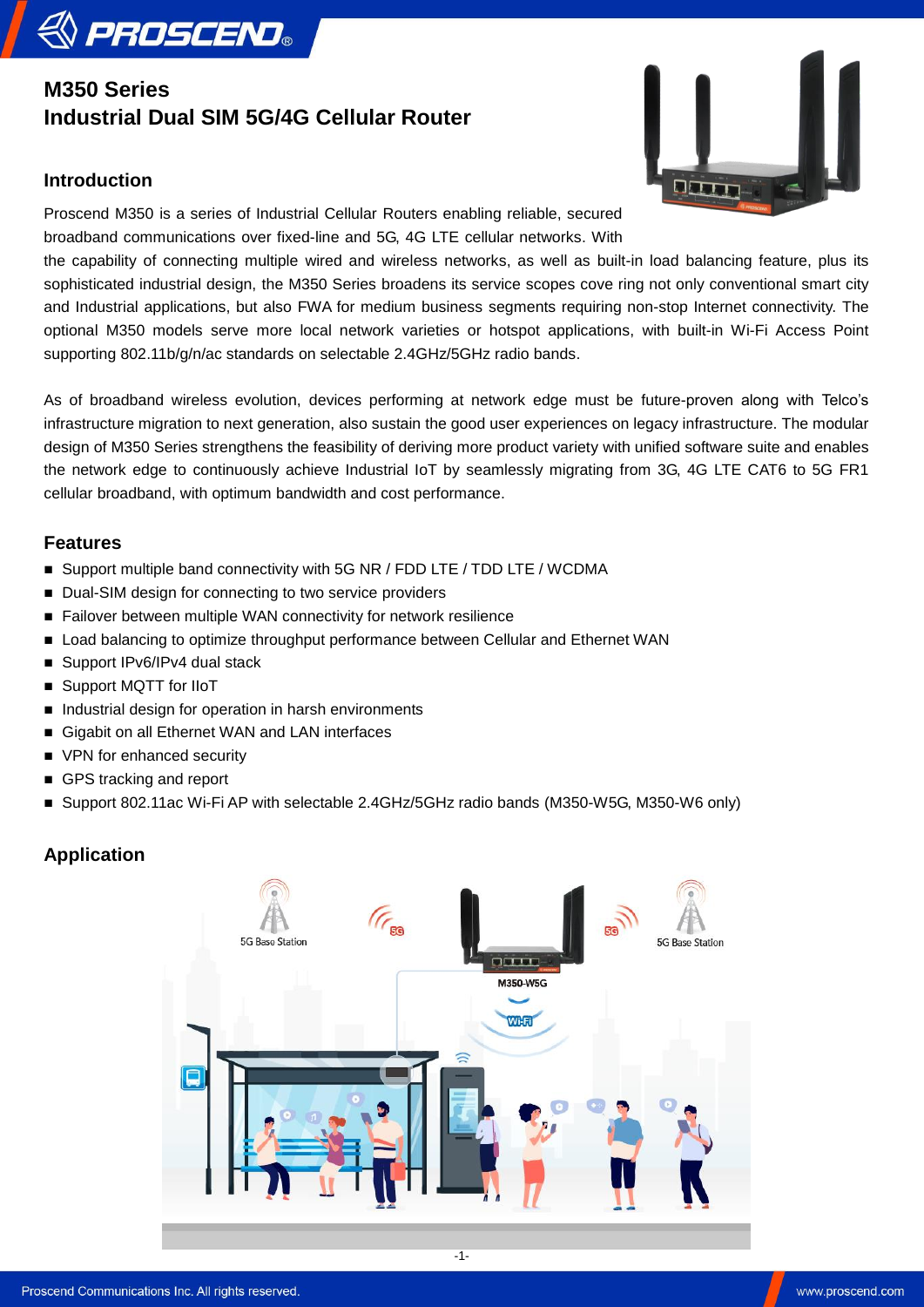# **& PROSCEND®**

# **Specifications**

#### **Cellular Interface**

- $\blacksquare$  5G: NR
- 4G: FDD/TDD
- 3G: WCDMA

#### **Wi-Fi Interface (M350-W5G, M350-W6 only)**

- Compliant with IEEE 802.11 b/g/n/ac
- 2.4 GHz/5 GHz selectable dual radio band
- 2T2R MIMO wireless operation rate
- Wireless security with WPA2-PSK(AES)
- **Multiple SSIDs**
- Wireless MAC Filtering
- **Wireless client isolation**

#### **Hardware interface**

- 1 x 1000Base-T WAN port compliant with 802.3ab
- 4 x 1000Baste-T LAN ports compliant with 802.3ab
- $\blacksquare$  2 x SIM slots
- 1 x RS-232 (TXD/RXD/GND, Non-Isolated)
- $\blacksquare$  1 x RS-485 (D+/D-/GND, Non-Isolated)
- 1 x DI (Isolated), 1 x DO (Isolated)
- 4 x SMA connectors for detachable 5G/LTE/GPS Antenna
- 2 x RP-SMA connectors for Wi-Fi Dual Band Antenna (Wi-Fi models)

#### **Physical Characteristics**

- Enclosure: Metal Case
- Dimensions (W x H x D) :  $138.9 \times 38 \times 131$  mm
- $\blacksquare$  Weight: 643 g
- **Installation: DIN-rail mounting, wall mounting, desktop**

#### **LED Display**

- System operation, user defined indicator
- SIM card presence, cellular signal strengths
- Wi-Fi presence, 2.4GHz/5GHz indication
- **Ethernet WAN/LAN link and speed**

#### **Power Supply**

- Power Inputs: redundant  $8 \sim 48$  VDC power inputs via terminal block, 12 VDC, 2A power input via DC jack
- Power Consumption (Max): 11W(M350-6), 14W(M350-W6) 13W(M350-5G), 17W(M350-W5G)

#### **Software**

- Load Balancing Between Cellular and Ethernet WAN
- **Network Protocols**

IPv4/IPv6 dual stack, DHCP server and client, PPPoE, SNTP, GPS sync time, DNS Proxy, static route, policy route, RIP-1/2, OSPF, BGP, NAT, MQTT, Modbus RTU, Modbus TCP, UPnP, DDNS

#### **Network Security**

OpenVPN, IPSec (3DES, AES128, AES196, AES256, MD5, SHA-1, SHA256), GRE, PPTP, L2TP, DMZ, URL/IP/MAC filtering

#### **Management**

Web GUI, Telnet, CLI, SNMP, TR069, Syslog, FOTA, SSH V2, HTTPS, E-mail notification, SMS

#### **Environment**

- Operating Temperature  $-40 \sim +70^{\circ}$ C (M350-6, M350-5G) -40 ~ +60°C (M350-W6, M350-W5G)
- Storage Temperature  $-40 \sim +85^{\circ}$ C
- Ambient Relative Humidity  $10 \sim 95\%$  (non-condensing)
- $\blacksquare$  Humidity  $0 \sim 95\%$  (non-condensing)

#### **Certification**

- CE EN 55032, EN 301 489, EN 300 328, EN 301 893, EN 301 908-1, EN 62368
- ECC Part 15
- NCC CNS 13438, BSMI CNS 14336